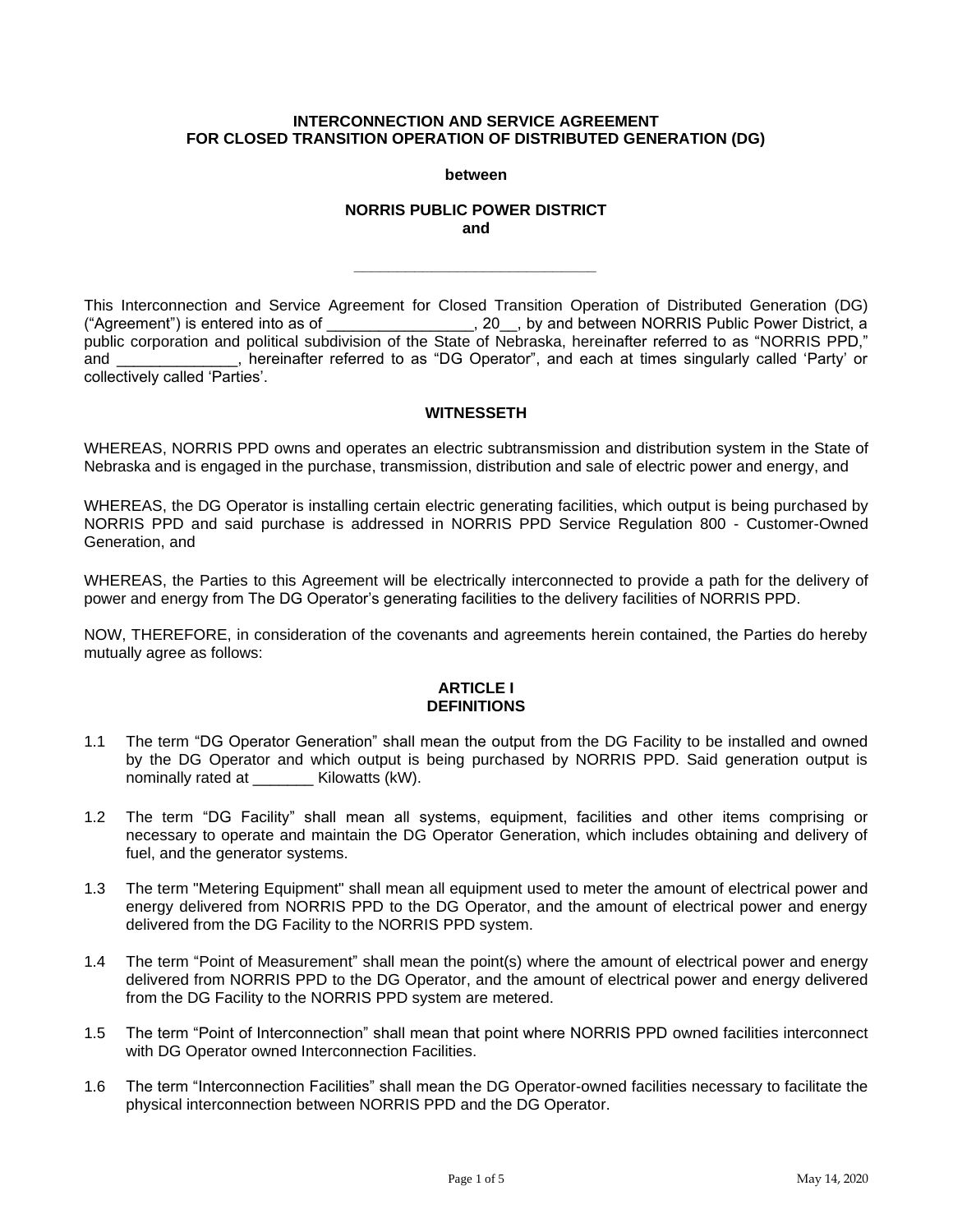# **ARTICLE II TERM OF AGREEMENT**

2.1 NORRIS PPD shall have the right to require the DG Operator to immediately disconnect, or NORRIS PPD will cause to be disconnected, the generation facility without advance notice or liability if: a) there are any changes or alterations to the DG facility equipment which are unapproved by NORRIS PPD; b) in NORRIS PPD's sole judgment, the facility has not incorporated necessary features for automatically counteracting the effect of anticipated possible sources of failure (fail-safe design); c) the facility causes any electrical problem(s) with other NORRIS PPD customers; d) the facility may pose a risk to NORRIS PPD employees, customers or the general public. Should this occur, it shall give NORRIS PPD the right to terminate its agreement with the DG Operator and to recover from the DG Operator the cost and expenses incurred by NORRIS PPD.

### **ARTICLE III APPLICABLE LAWS AND REGULATIONS**

3.1 This Agreement and all rights, obligations, and performances of the Parties hereunder, are subject to all applicable federal, state and local laws, ordinances, rules and regulations, and other duly authorized action of any governmental authority having jurisdiction over the Parties and/or their respective facilities. A Party performing work within the boundaries of the other Party's facilities must abide by the safety rules applicable to the site.

# **ARTICLE IV INTERCONNECTION FACILITIES**

- 4.1 The DG Operator shall own and be responsible for the cost, design, equipment, installation, maintenance, and renewals and replacements of the DG Facility and all facilities from the DG Facility to the Point of Interconnection. The generation equipment must detect and operate the generator breaker for system disturbances or generator malfunctions. Said facilities/equipment installed must meet applicable codes for generation facilities of this size to include but not be limited to the National Electric Code, National Electric Safety Code, the Institute of Electrical and Electronics Engineers, and qualified independent testing laboratories.
- 4.2 NORRIS PPD shall make, or cause to make, the physical wiring connection at the Point of Interconnection.
- 4.3 The DG Operator shall own and be responsible for the design, equipment, installation, maintenance, renewals and replacements of all facilities required to deliver the DG Operator Generation to the Point of Interconnection.
- 4.4 The DG Operator agrees to allow NORRIS PPD access to the DG facility under both normal and emergency conditions for the purpose of inspection and testing of the interconnection equipment. Under normal conditions, NORRIS PPD intends to provide advance notice of all site visits and will coordinate such visits with the DG Operator or the DG Operator's representative. Emergency conditions may require NORRIS PPD access the DG facility without advance notice.
- 4.5 Upon termination of this Agreement, for any reason, either Party shall have the right to reclaim Interconnection Facilities that it owns.
- 4.6 NORRIS PPD shall have sole authority to operate and maintain switches and other equipment located on NORRIS PPD owned Interconnection Facilities.
- 4.7 The DG Operator agrees to limit generation, to the extent requested by NORRIS PPD in order to facilitate operation and maintenance of Interconnection Facilities or NORRIS PPD distribution facilities.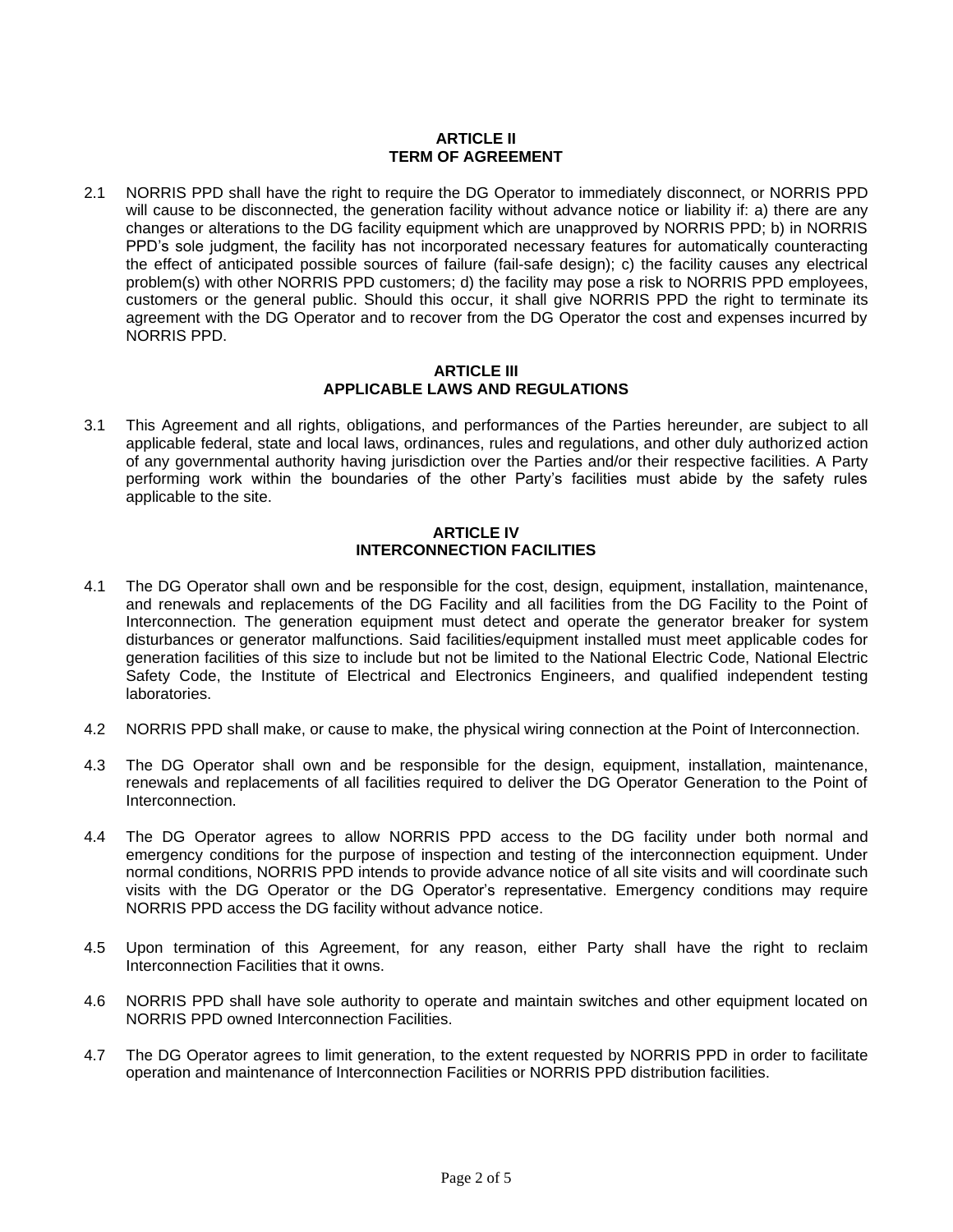- 4.8 The DG Operator Generation shall be capable of synchronizing with an energized NORRIS PPD distribution system. The synchronous switching which interconnects the generation equipment to the NORRIS PPD line will be completed by an automatic synchronizing device to prevent damage to equipment. Upon completion of the generator connections and prior to the initial connection to the NORRIS PPD system, The DG Operator and NORRIS PPD will jointly check phasing and rotation between the generator and the utility system.
- 4.9 NORRIS PPD requires periodic testing and verification of all DG-utility interconnections. The test(s) shall verify the interconnection functions as originally approved by NORRIS PPD. The interconnection equipment shall be tested for conformity with the initial, 'as installed' test requirements. Except where exempted by NORRIS PPD, the testing shall be certified by a Professional Electrical Engineer registered in the state where the project is being constructed. The engineer shall be selected by the DG Operator and all engineering services shall be performed at the DG Operator's expense. The DG Operator shall also reimburse NORRIS PPD for the direct, actual expenses incurred by NORRIS PPD as a result of testing. An example of such expenses would be reimbursement for a NORRIS PPD crew or technician to 'stand by' during testing to be available in the event problems arise.
- 4.10 If the DG Operator, at any time after the original construction of the Interconnection Facilities, requests a change or relocation of the Interconnection Facilities for any reason, a request from the DG Operator to NORRIS PPD for such change shall be made at least six months prior to the date of the proposed change or relocation. NORRIS PPD will provide to the DG Operator, as soon as practicable after a change or relocation request has been received, the estimated cost for the change or relocation of the Interconnected Facilities.

Should the DG Operator decide to proceed with such change or relocation and prior to NORRIS PPD starting the work associated with the project, the parties shall agree upon the terms and conditions governing such change or relocation of Interconnected Facilities.

All costs for change or relocation of the Interconnected Facilities requested by the DG Operator, including but not limited to, design, engineering, material, and installation shall be borne by the DG Operator. In the event NORRIS PPD is required to change or relocate Interconnection Facilities due to the action of any governmental entity having regulatory authority over such facilities or upon request of change or relocation by NORRIS PPD for any reason, then the costs of the change or relocation of the Interconnected Facilities shall be borne by NORRIS PPD.

# **ARTICLE V**

# **DELIVERY POINT AND METERING**

- 5.1 The DG Operator Generation shall be delivered by the DG Operator to NORRIS PPD at the Point of Interconnection and NORRIS PPD shall take possession of such output, as measured by metering equipment at that point.
- 5.2 NORRIS PPD shall own and be responsible for the cost, equipment, installation and maintenance to provide metering equipment at the Point of Interconnection.
- 5.3 The NORRIS PPD provided metering will meter the amount of electrical power and energy delivered from NORRIS PPD to the DG Operator, and the amount of electrical power and energy delivered from the DG Facility to the NORRIS PPD system. The total amount of any power delivered to the DG Operator will be charged at the applicable NORRIS PPD retail rate schedule. The DG Operator shall be responsible to pay NORRIS PPD for those assessed costs.
- 5.4 By January 31 of each year, the DG Operator must submit to NORRIS PPD a meter reading indicating the total amount of DG Operator Generation produced during the previous calendar year.
- 5.5 The installation of a DG facility does not exclude the DG Operator from the minimum charges associated with the account and calculated according to the applicable NORRIS PPD rate schedule or contracted agreement.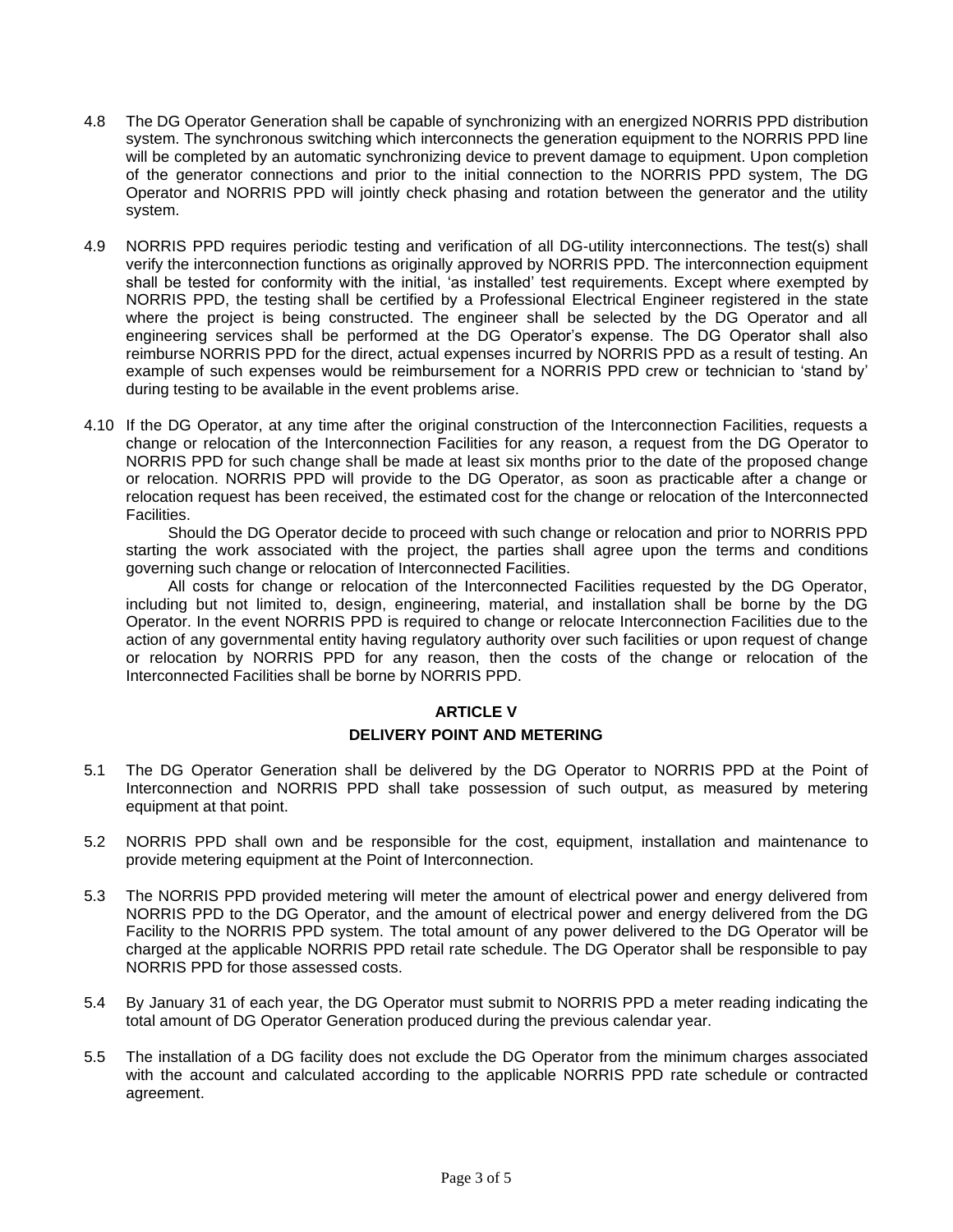#### **ARTICLE VI DELIVERY SERVICE**

- 6.1 NORRIS PPD takes delivery of the DG Operator Generation at the Point of Interconnection.
- 6.2 Interconnection of the DG Facility with NORRIS PPD's distribution system does not grant to the DG Operator the right to export power, nor does it constitute an agreement to wheel excess power.

# **ARTICLE VII OWNERSHIP OF FACILTIES**

7.1 Any Party having ownership of any and all equipment, and all salvageable facilities, installed on the property of the other, shall be and remain the owner of such property.

# **ARTICLE VIII INDEMNITY**

8.1 The DG Operator hereby agrees to indemnify and hold harmless NORRIS PPD, their respective directors, officers, employees, agents and representatives, from any and all losses, and any and all claims, liabilities, penalties, fines, costs and expenses incurred or paid in connection with any threatened or completed demand, claim, suit, order, injunction, proceeding or other action threatened or brought against an indemnified person for any reason whatsoever including (without limitation) for the loss of or damage to any property, or for the injury, disease or death of any person, caused by (whether in whole or in part), arising from, or in any manner related to any act or omission of the DG Operator, or any person acting for or on his behalf, in connection with any activity performed or undertaken pursuant to this Agreement. This agreement for indemnity shall survive the expiration or other termination of this Agreement.

# **ARTICLE IX CAPTIONS**

9.1 The captions of the various sections and paragraphs herein are intended for convenience of reference only and shall not define or limit any of the terms or provisions hereof.

# **ARTICLE X WAIVER**

10.1 Any waiver at any time by a Party of its rights, or any delay in enforcing its rights, with respect to any default by the other Party hereto, or with respect to any other matter arising out of or related to this Agreement, shall not be considered a waiver with respect to any other default or matter.

# **ARTICLE XI ASSIGNMENT OF AGREEMENT**

- 11.1 This Agreement may not be assigned by the Parties or assumed by any successor of the Parties hereto without the written consent of the other Parties.
- 11.2 This Interconnection and Service Agreement and all related documents are not transferable to parties, DG facilities or DG equipment other than those identified in said documents. If the DG facility undergoes a change of DG Operatorship, or the facility is modified, any existing agreements between the previous DG Operator and NORRIS PPD are considered null and void. The new DG Operator, or the DG Operator of a modified DG facility, does not have NORRIS PPD permission for closed transition operation, and such circumstances will require the execution of a new Interconnection and Service Agreement.

IN WITNESS WHEREOF, the Parties have caused this Agreement to be executed, in duplicate, by their duly authorized officers or representatives as of the day and year first above written.